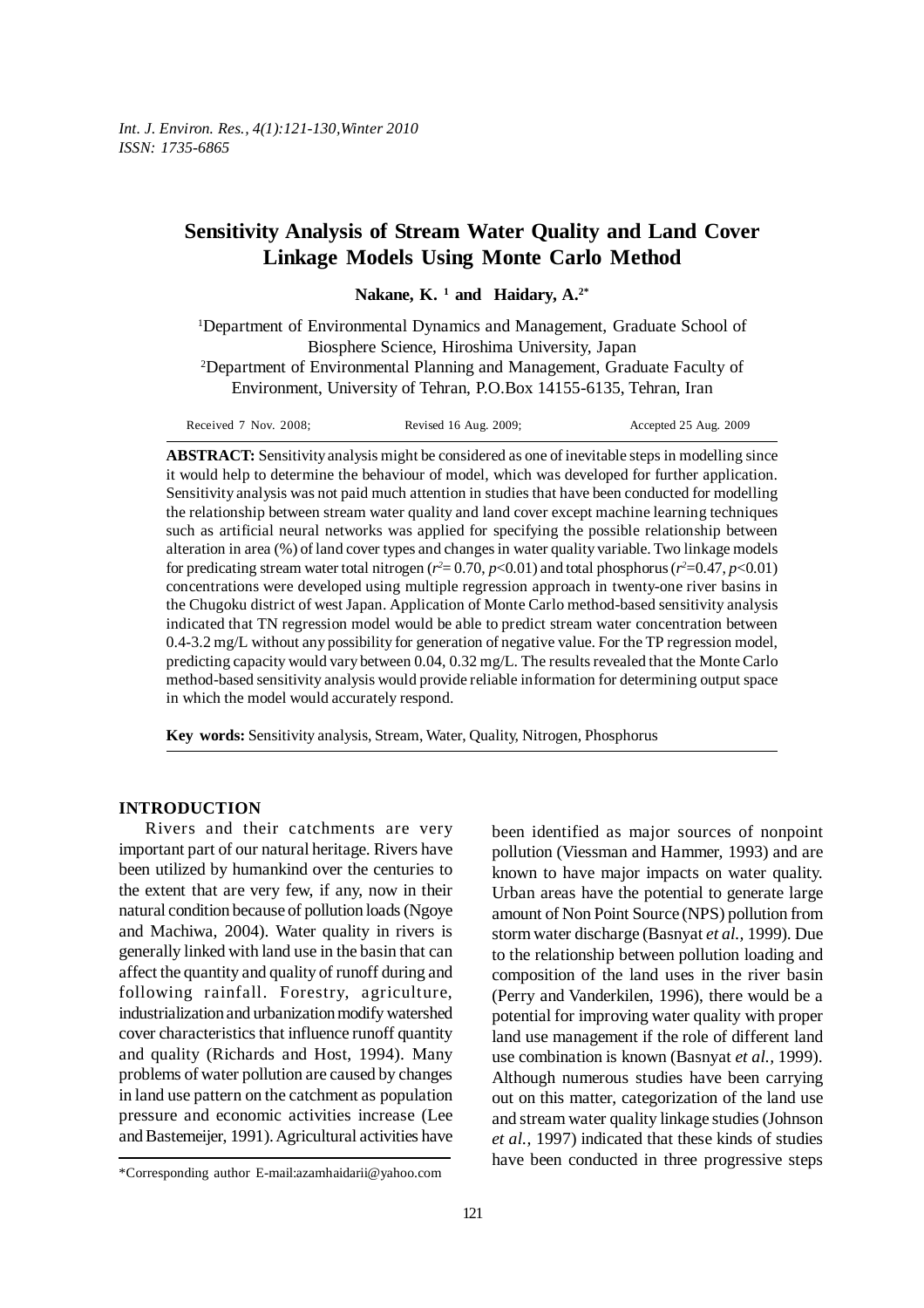as follows: The first generation of stream water quality-land use linkage studies had been commenced since early 1960's in order to investigate the effects of morphometric features of catchments (area, elongation, gradient, drainage network density and so on) on turbidity, dissolved oxygen and temperature (Hynes *et al.,* 1960); (Kuehne , 1962), (Kuehne, 1966), (Harrel, 1968). The second generation of these studies had been merged in 1970's focusing on understanding elemental dynamics and quantifying diffuse sources of pollutants in the catchments (Bormann *et al.,* 1969; Likens *et al.,* 1970; Omernik 1976; Burton *et al.,* 1977a; Burton *et al.,* 1977b and Correll *et al.,* 1977). The fourth generation of the catchments studies have been used the advantages of remote sensing, GIS and multivariate analysis to explore the land use and suspended sediment (Thomas *et al.,* 1974; Hill, 1981; Allan *et al.,* 1997; Bolstad and Swank, 1997; Jones *et al.,* 2001; and Ahearn *et al.,* 2005) and nutrients (Arheimer and Liden, 2000; Osbourne, 1988; Pekarova and Pekar, 1996, Sliva and Williams, 2001; Tong and Chen, 2002).

Majority of the studies, which have been conducted in field of stream water quality and land use linkage modelling, validation of the models were carried out based on either residual approach (i.e. applying the same data set for modelling and validation tasks) or cross-validation approach. In the later approach, data set is divided into two distinctive groups as training and testing data subsets in proportion to 70% and 30%. The cross validation method is often used in those studies, which are benefited of large data sets. Otherwise, small number of data set will not be able to provide reliable information with features of the models, which were developed.The main purpose of validation of the models might be to determine their limitations or behaviours under different conditions from what the models were developed. Nevertheless, lack of access to sufficient data set would be considered as a bottleneck for carrying out the validation or sensitivity analysis of the models during modelling process. Although sensitivity analysis of the models might be considered as one of critical steps in modelling process, only a few studies, which took advantage of some techniques of environmental informatics such as artificial neural networks (e.g. see Lek *et*

*al.,* 1996, Noori *et al.,* 2009), have analysed the sensitivity of the developed models. Main purpose of present study was to investigate the possibility of the application of the sensitivity analysis as an option in case of accessing few data sets in number for determining the limitation or behaviours of the stream water quality and land use linkage models. The objectives of this study are as follows:

1) Developing the multiple regression models to represent the relationship between alterations in area (%) of land cover types, and changes in stream water total nitrogen and total phosphorus 2) Analysing the sensitivity of the developed model in order to specify their limitation or predictive capacity of the stream water quality and land use linkage models in case of lack of access to sufficient database.

## **MATERIALS & METHODS**

The present study was carried out in the Chugoku district of Japan that is located in the West of Honshu island within (130° 55' 16" and 133 ° 12' 11") longitude and (33 ° 57' 40" and 35 ° 23' 34'') latitude. It includes five Prefectures (Hiroshima, Yamaguchi, Tottori, Shimane and Okayama), and covers 32,000 km2. The underlying geology is largely volcanic (andesite and rhyolite) in central and the northern parts, Mesozoic sedimentary formations (sandstone/ shale/ pudding stone) in the west and quaternary sedimentary formations (gravel and clay) in the low lands of the study area. Dystric regosols, fluvic gleysols, gleysols, humic cambisols, ochric cambisols and rhodic arcsols are the dominant soil types that can be observed in each catchment. The spatial analysis of land cover map indicated that a high percentage (79.34%) of the study area is covered by forest. Other land cover classes including urban, agriculture, grassland and water body make up 5.15, 8.33, 6.63 and 0.46% of the study area, respectively (Table 1). There are 7,732,499 inhabitants in the study area. There are 54 major rivers in the Chugoku district, out of which 21 were selected as our study area.

Total Nitrogen (TN) and Total Phosphorus (TP) were selected as the factors representing the water quality of the rivers (Table 2). The water quality data were obtained from the five Prefecture offices (Hiroshima, Yamaguchi,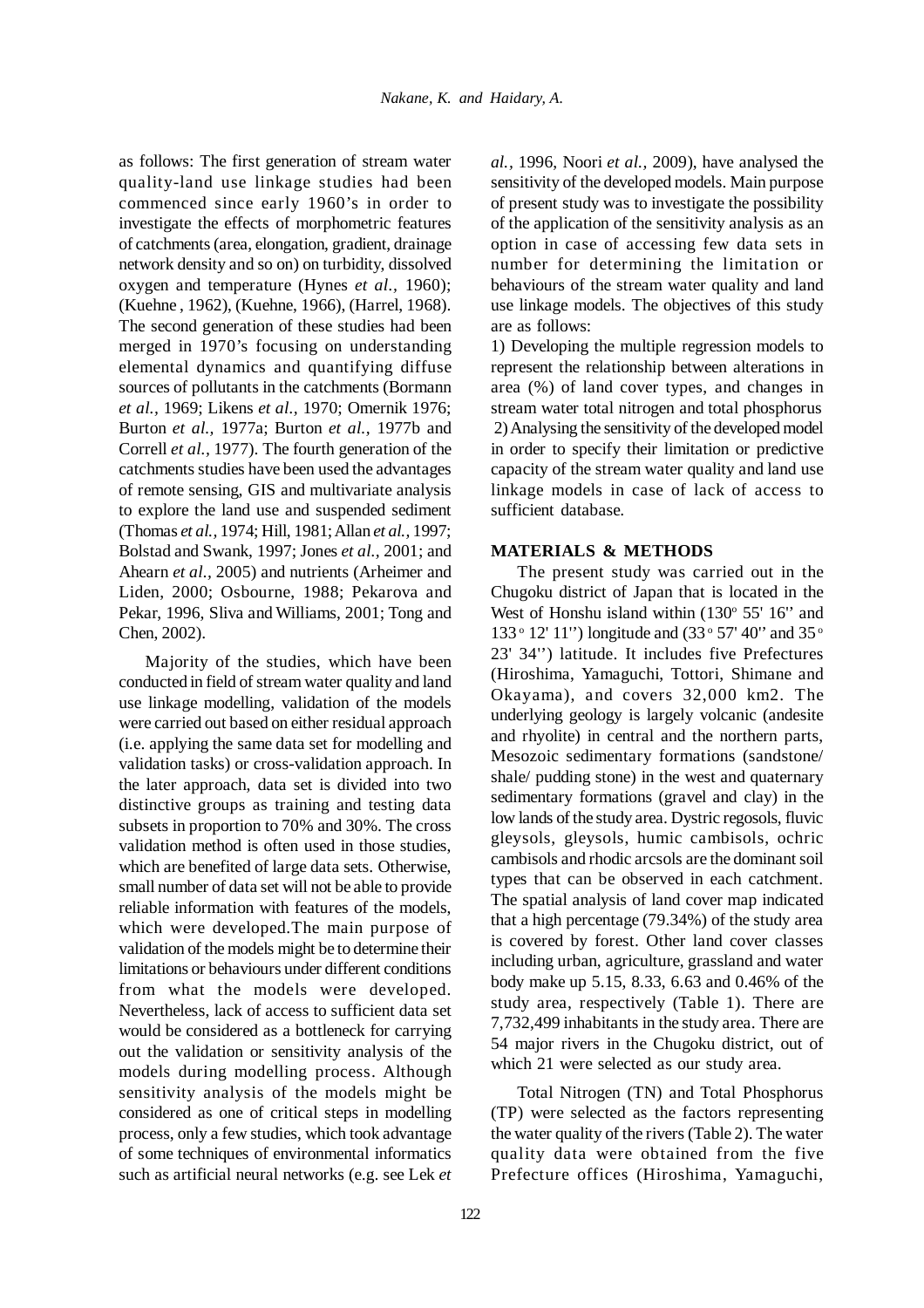| <b>Basin Number</b>                                | River Name                                                                                                                                                                                                                                                                                                                                                                                                               |                            |       |                                                    | Land uses $(%)$ |           |            | Population density                                                                              |
|----------------------------------------------------|--------------------------------------------------------------------------------------------------------------------------------------------------------------------------------------------------------------------------------------------------------------------------------------------------------------------------------------------------------------------------------------------------------------------------|----------------------------|-------|----------------------------------------------------|-----------------|-----------|------------|-------------------------------------------------------------------------------------------------|
|                                                    |                                                                                                                                                                                                                                                                                                                                                                                                                          | $\mathbf{km}^2$<br>Area (k | Urban | Forest                                             | Agriculture     | Grassland | Water body | $(PersonKm^2)$                                                                                  |
|                                                    |                                                                                                                                                                                                                                                                                                                                                                                                                          |                            |       |                                                    | 5.62            |           |            |                                                                                                 |
|                                                    |                                                                                                                                                                                                                                                                                                                                                                                                                          |                            |       |                                                    |                 |           |            |                                                                                                 |
|                                                    |                                                                                                                                                                                                                                                                                                                                                                                                                          |                            |       |                                                    |                 |           |            |                                                                                                 |
|                                                    |                                                                                                                                                                                                                                                                                                                                                                                                                          |                            |       |                                                    |                 |           |            |                                                                                                 |
|                                                    |                                                                                                                                                                                                                                                                                                                                                                                                                          |                            |       |                                                    |                 |           |            |                                                                                                 |
|                                                    |                                                                                                                                                                                                                                                                                                                                                                                                                          |                            |       |                                                    |                 |           |            |                                                                                                 |
|                                                    |                                                                                                                                                                                                                                                                                                                                                                                                                          |                            |       |                                                    |                 |           |            |                                                                                                 |
|                                                    | $\begin{array}{l} \displaystyle {\rm A w\,a\,no} \\ \displaystyle {\rm Ka\,l\,c\,in} \\ \displaystyle {\rm Fuka\,a\,a\,N\,is\,m\,a\,d\,a} \\ \displaystyle {\rm Hamada\,d\,o} \\ \displaystyle {\rm Gon\,oo} \\ \displaystyle {\rm S\,hiz\,in} \\ \displaystyle {\rm Ka\,not\,s\,b\,c\,N\,is\,i\,d\,d\,c} \\ \displaystyle {\rm Ka\,not\,s\,b\,N\,is\,i\,d\,d\,d\,d\,c} \\ \displaystyle {\rm Ku\,is\,ik\,i\,d\,N\,is\,$ |                            |       | 86.61<br>71.94<br>84.17<br>85.89<br>84.29<br>78.16 |                 |           |            |                                                                                                 |
|                                                    |                                                                                                                                                                                                                                                                                                                                                                                                                          |                            |       | 65.6                                               |                 |           |            |                                                                                                 |
|                                                    |                                                                                                                                                                                                                                                                                                                                                                                                                          |                            |       |                                                    |                 |           |            |                                                                                                 |
|                                                    |                                                                                                                                                                                                                                                                                                                                                                                                                          |                            |       |                                                    |                 |           |            |                                                                                                 |
|                                                    |                                                                                                                                                                                                                                                                                                                                                                                                                          |                            |       |                                                    |                 |           |            |                                                                                                 |
|                                                    |                                                                                                                                                                                                                                                                                                                                                                                                                          |                            |       |                                                    |                 |           |            |                                                                                                 |
| 0121156                                            |                                                                                                                                                                                                                                                                                                                                                                                                                          |                            |       |                                                    |                 |           |            |                                                                                                 |
|                                                    |                                                                                                                                                                                                                                                                                                                                                                                                                          |                            |       |                                                    |                 |           |            |                                                                                                 |
|                                                    |                                                                                                                                                                                                                                                                                                                                                                                                                          |                            |       |                                                    |                 |           |            |                                                                                                 |
|                                                    |                                                                                                                                                                                                                                                                                                                                                                                                                          |                            |       |                                                    |                 |           |            |                                                                                                 |
|                                                    |                                                                                                                                                                                                                                                                                                                                                                                                                          |                            |       |                                                    |                 |           |            |                                                                                                 |
|                                                    |                                                                                                                                                                                                                                                                                                                                                                                                                          |                            |       |                                                    |                 |           |            |                                                                                                 |
|                                                    |                                                                                                                                                                                                                                                                                                                                                                                                                          |                            |       |                                                    |                 |           |            |                                                                                                 |
|                                                    |                                                                                                                                                                                                                                                                                                                                                                                                                          |                            |       |                                                    |                 |           |            |                                                                                                 |
|                                                    |                                                                                                                                                                                                                                                                                                                                                                                                                          |                            |       |                                                    |                 |           |            |                                                                                                 |
| $\frac{18}{19}$ 20<br>$\frac{21}{18}$ Max.<br>Min. |                                                                                                                                                                                                                                                                                                                                                                                                                          |                            |       | $785885787778847695761$                            |                 |           |            | ទ ក្ដី មក ដូច អ្នក ដូច និង អ្នក ដូច អ្នក ដូច និ<br>និង មក ដូច អ្នក ដូច និង អ្នក ដូច និង ដូច និង |
| $M$ ean                                            |                                                                                                                                                                                                                                                                                                                                                                                                                          |                            | 515   | 79.34                                              |                 |           | 0.46       | 241.19                                                                                          |

Table 1. Physical features, land cover and population density in the catchments of the Chugoku district **Table 1. Physical features, land cover and population density in the catchments of the Chugoku district**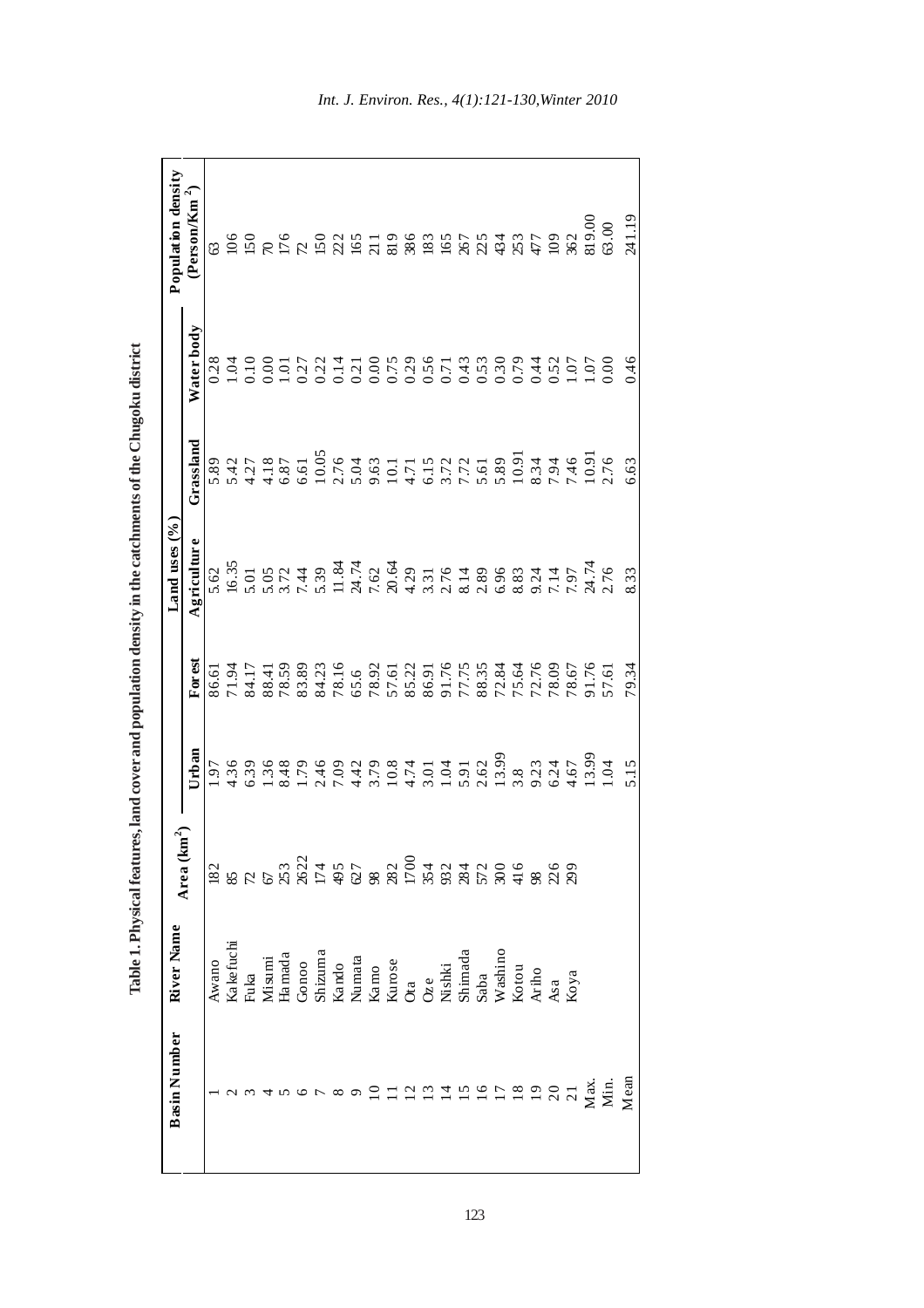|                  |             | TN(mg/L) |            |        | TP(mg/L) |            |
|------------------|-------------|----------|------------|--------|----------|------------|
| Catchment No.    | <b>Mean</b> | Min      | <b>Max</b> | Mean   | Min      | <b>Max</b> |
| $\mathbf{1}$     | 0.470       | 0.31     | 0.58       | 0.0255 | 0.02     | 0.05       |
| $\overline{2}$   | 0.658       | 0.49     | 0.82       | 0.0412 | 0.03     | 0.07       |
| 3                | 0.612       | 0.53     | 0.71       | 0.0325 | 0.02     | 0.07       |
| $\overline{4}$   | 0.753       | 0.59     | 0.93       | 0.0238 | 0.02     | 0.04       |
| 5                | 0.435       | 0.23     | 0.98       | 0.062  | 0.03     | 0.09       |
| 6                | 0.620       | 0.37     | 0.90       | 0.032  | 0.01     | 0.08       |
| $\boldsymbol{7}$ | 0.685       | 0.45     | 0.83       | 0.071  | 0.06     | 0.09       |
| $\,8\,$          | 0.475       | 0.39     | 0.57       | 0.039  | 0.06     | 0.08       |
| 9                | 0.882       | 0.71     | 1.10       | 0.042  | 0.03     | 0.06       |
| 10               | 0.570       | 0.15     | 1.10       | 0.025  | $0.01\,$ | 0.01       |
| 11               | 1.900       | 1.30     | 2.90       | 0.046  | 0.03     | 0.06       |
| 12               | 0.670       | 0.46     | 1.00       | 0.021  | 0.01     | 0.03       |
| 13               | 0.700       | 0.50     | 0.89       | 0.032  | 0.03     | 0.04       |
| 14               | 0.492       | 0.41     | 0.64       | 0.012  | 0.01     | 0.02       |
| 15               | 0.736       | 0.56     | 0.88       | 0.038  | 0.02     | 0.07       |
| 16               | 0.562       | 0.40     | 0.77       | 0.045  | 0.03     | 0.06       |
| 17               | 1.846       | 1.03     | 3.06       | 0.164  | 0.08     | 0.28       |
| 18               | 0.753       | 0.54     | 0.94       | 0.045  | 0.02     | 0.09       |
| 19               | 1.875       | 0.78     | 5.55       | 0.054  | 0.03     | 0.08       |
| 20               | 0.741       | 0.56     | 0.89       | 0.054  | 0.03     | 0.10       |
| 21               | 0.699       | 0.50     | 1.00       | 0.079  | 0.03     | 0.13       |

**Table 2. Descriptive statistics of the annual mean of TN & TP in stream water of the study area**

Shimane, Tottori and Okayama) in the study area that could be defined as secondary database (Sliva and William, 2001). Water sampling of the stream and analysis are carried out monthly based on Japanese Industrial Standard (TN/TP: JIS K0102 45.2, 45.3). Details of sampling method and analysis procedures would be found in JSA JIS K 0102 (Japanese Standard Association, 1998). Annual mean of water quality data in 2001 were calculated using monthly data without data transformations for this study. Population data was obtained from the population census in 2000 that carried out by Japanese Statistic Bureau of Ministry of Internal Affairs and Communication. The present study was conducted using wholecatchments land use approach (Sliva and Williams, 2001). This approach uses the results of spatial analysis for the land use or land covers in whole catchments as variable in the multivariate analysis. In order to facilitate the spatial analysis and

determination of morphological attributes, Geographical Information System was established using the ArcView 3.2 (ESRI, 1999). For all water sampling stations, upstream catchments boundaries were hand digitized by using JGSI topographic quadrangle maps (1:200 000). All databases were transformed into a common digital format, projected onto a common coordinate system (UTM, zones 52 and 53). Human Population density map was firstly generated by linking county-scale population database with the digital map of counties. It was then overlaid by the catchments map and aggregated in order to find the catchments-scale population density map in the study area and was transformed into spatial data. For generating land cover map in the study area, two scenes of NASA Landsat-5 TM (2000) were used. The satellite images were georeferenced by the affine procedure. The supervised classification method was applied to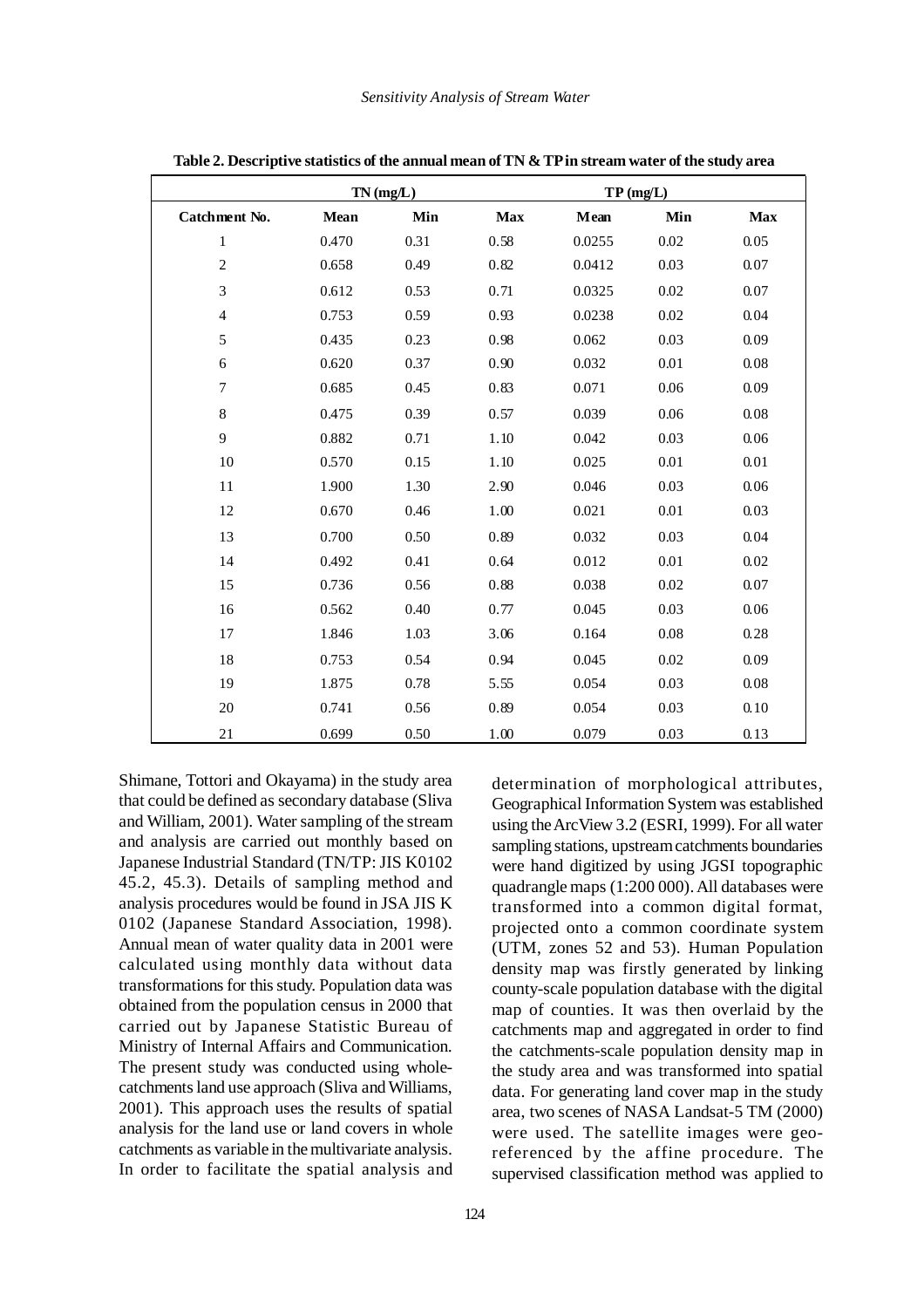classify land uses, which included forest, agriculture, grassland, urban and water body (wetland, natural and artificial lake). Finally, the generated land cover map was verified using JGSI maps. Preparation, interpretation and analysis of the satellite data were carried out using Integrated Land and Water Information System (ILWIS, 2004). The generated land cover map was then superimposed by catchments map for calculating the real extend of each land cover for each catchment, which subsequently divided by the catchments area to drive the percentage of the catchments covered by each type.

Water quality data including TN and TP and area (%) of land cover types were tested for normality using the Sharpio-Wilk test with a pvalue of less than 0.05 (Table 3). For determination of linkage between land cover and stream water qualities, Multiple Linear Regression (MLR) modelling was applied using stepwise approach. Inter-variable co-linearity of the models was investigated referring to Variance Inflation Factor (VIF). It measures the impact of co-linearity among the X's in a regression model on the precision of estimation. VIF expresses the degree to which co-linearity among the predictors degrades the precision of an estimate. (Chatterjee *et al.,* 2000). Normality of residuals of the models were then examined by Anderson-Darling test with a p-value<0.05. For a given water quality variable, the appropriate model was selected based on regression statistics (*r*2, *p*-value) and considering the significance of the coefficients of the model provided that the residuals of the model was normally distributed. Finally, the goodness-of-fit of the statistically significant models was evaluated by scatter plot and simple linear regression of observed *versus* equivalent model prediction (Ahearn *et al.,* 2005). All descriptive statistics and other statistical analysis were completed using Excel Add-ins (XLSTATTM 2006) and SPSS for Windows Release10. In environmental modelling, it is very important to know to what extend the independent variables contri1bute in explaining the variations of the dependent variable (Lek *et al.,* 1999). Sensitivity analysis was considered by some researchers (e.g. see, Maier and Dandy 2001; Lek *et al.,*1996; Lek *et al.,*1999 ;Spitz and Lek, 1999) whom took advantage of some techniques in environmental informatics such as artificial neural

networks for specify how much changes in the input variables would contribute in explaining the variations in the model output.

| Table 3. Results of normality test for TN and |
|-----------------------------------------------|
| compositional attribute of land covers        |

| <b>Variable</b>    |           | Sharp io-Wilk statistics |
|--------------------|-----------|--------------------------|
|                    | Statistic | Sig.                     |
| TN                 | 0.655     | 0.010                    |
| TP                 | 0.731     | 0.010                    |
| Population density | 0.918     | 0.336                    |
| Urban              | 0.893     | 0.167                    |
| <b>Forest</b>      | 0.915     | 0.313                    |
| Agriculture        | 0.873     | 0.079                    |
| Grassland          | 0.939     | 0.475                    |
| Water body         | 0.961     | 0.746                    |

**\*All bold values are significant at** *p* **<0.05**

As a part of the sensitivity analysis, each of the inputs is increased by a certain percentage (5%) in turn, and the change in the output caused by the change in the input is calculated (Maier and Dandy, 2001). In applying this approach, which is classified as mathematical sensitivity analysis, a critical point should be kept in mind that all the variables of the model should be independent. In our case, mathematical sensitivity analysis was not seemed to be possible since structure of land use types within a given river basin is inter-related so that making change in the percentage of a land use type (e.g. increase of the urban area) should be in expense of other one (e.g. decrease in agricultural area) in a given river basin. Therefore, a stochastic sensitivity analysis was paid attention for this study. Considering the number of rivers that their water quality data were available (21 basins), it seemed that number of rivers that should be kept for testing the models would be very few (3 basins). In this case, reliable information will not be provided for judging on the calibrated models. Application of testing data subset was avoided for testing the calibrated models, which was real but few in numbers. For dealing with the shortage of the testing data set, it was decided to use Monte Carlo Method for sensitivity analysis of the calibrated models. According to the Monte Carlo Method, 5000 random numbers were generated using random number generator command in Microsoft Excel for six variables consisting of area (%) urban, forest, agriculture,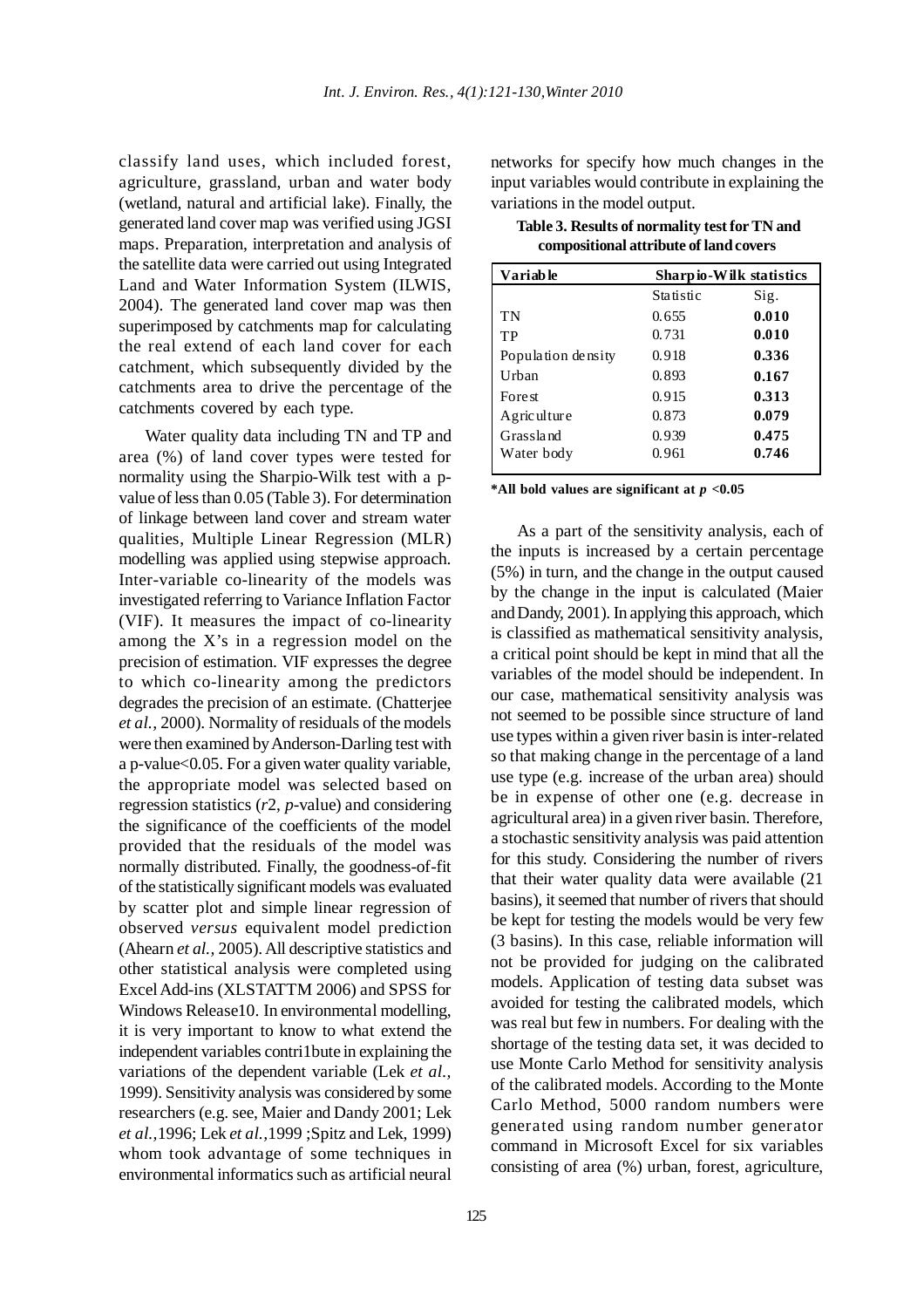grassland and water body, and human population density. Table 4 summarized the statistics of this randomly generated data set. The calibrated models were tested using the generated random number data set based on the Monte Carlo procedure. In generating random number, three conditions were considered as follows:

1) random numbers should vary between 0-100; 2) summation of five variables for land use type to be equal to 100%, and 3) random numbers for each variable should follow a known distribution.

Initially, six variables were defined in the Microsoft Excel. 5000 random numbers were generated for each variable using the related command (rand between (bottom)(top)) in it for meeting the first condition. Each row stands for a hypothetical river basin, which consisted of five variables for land use types (urban, forest, agriculture, grassland and water body areas in percent) and the last variable for human population density. For meeting the second condition, summation of five land use variables was calculated and each land use variable divided by the summation since in a real situation for a given river basin, land use types as land use variable can not be independent and any change in one land use type should be in expense of other ones. Based on the Monte Carlo Procedure, statistical distribution of variable(s) should be known before they are used for further analysis. Distribution

fitting approach was applied in order to specify what statistical distribution every randomly generated variable follows. It was carried out by computing the Maximum Likelihood test with maximum 100 iterations and accuracy of 10-4 . For goodness of fit, the Kolmogrov-Smirnov test was carried out. The results of the distribution fitting of the input variables were summarized in Table 6. Following on from that, this data set was entered into LR models that were developed for the TN and TP separately. The output of each model was then computed. For the output of MLR models, the distribution fitting was carried out one more time in order to determine what statistical distribution the output of the models follow? Moreover, another purpose for distribution fitting was to specify the probability of the event such as  $Pr$  (output< 0), since only positive values make sense in relation with the water quality variables in general and for TN and TP in particular. For materializing aforementioned purpose, the estimated cumulative distribution curve was plotted for the output of TN and TP models, which were developed.

## **RESULTS & DISCUSSION**

All water quality data and area (%) of land use types except that attribute (%) of agricultural land cover and human population density followed normal distribution according to the Sharpio-Wilk test (*p*<0.05) (Table 3). A stepwise approach was applied for determining a final model representing

| <b>Statistics</b>  | Urban   | Forest | Agriculture | Grassland | Water<br>body | <b>Human Population</b><br><b>Density</b> |
|--------------------|---------|--------|-------------|-----------|---------------|-------------------------------------------|
| Mean               | 19.86   | 19.82  | 20.23       | 19.82     | 20.27         | 438.57                                    |
| Standard Error     | 0.16    | 0.16   | 0.16        | 0.16      | 0.16          | 3.11                                      |
| Median             | 19.80   | 19.82  | 20.18       | 19.83     | 20.18         | 441.00                                    |
| Mode               | 0.00    | 0.00   | 0.00        | 0.00      | 0.00          | 404.00                                    |
| Standard Deviation | 11.32   | 11.52  | 11.61       | 11.53     | 11.63         | 219.79                                    |
| Sample Variance    | 128.16  | 132.73 | 134.76      | 133.04    | 135.15        | 48305.84                                  |
| Kurtosis           | $-0.30$ | 0.07   | $-0.20$     | 0.15      | $-0.09$       | $-1.21$                                   |
| <b>Skewness</b>    | 0.29    | 0.39   | 0.32        | 0.42      | 0.36          | $-0.01$                                   |
| Range              | 61.29   | 72.26  | 70.00       | 71.43     | 72.07         | 754.00                                    |
| Minimum            | 0.00    | 0.00   | 0.00        | 0.00      | 0.00          | 63.00                                     |
| Maximum            | 61.29   | 72.26  | 70.00       | 71.43     | 72.07         | 817.00                                    |
| Count              | 5000    | 5000   | 5000        | 5000      | 5000          | 5000                                      |
| Confidence Level   |         |        |             |           |               |                                           |
| $(95.0\%)$         | 0.31    | 0.32   | 0.32        | 0.32      | 0.32          | 6.09                                      |

**Table 4. Summary of the statistics of the data set used for sensitivity analysis of the ANN model**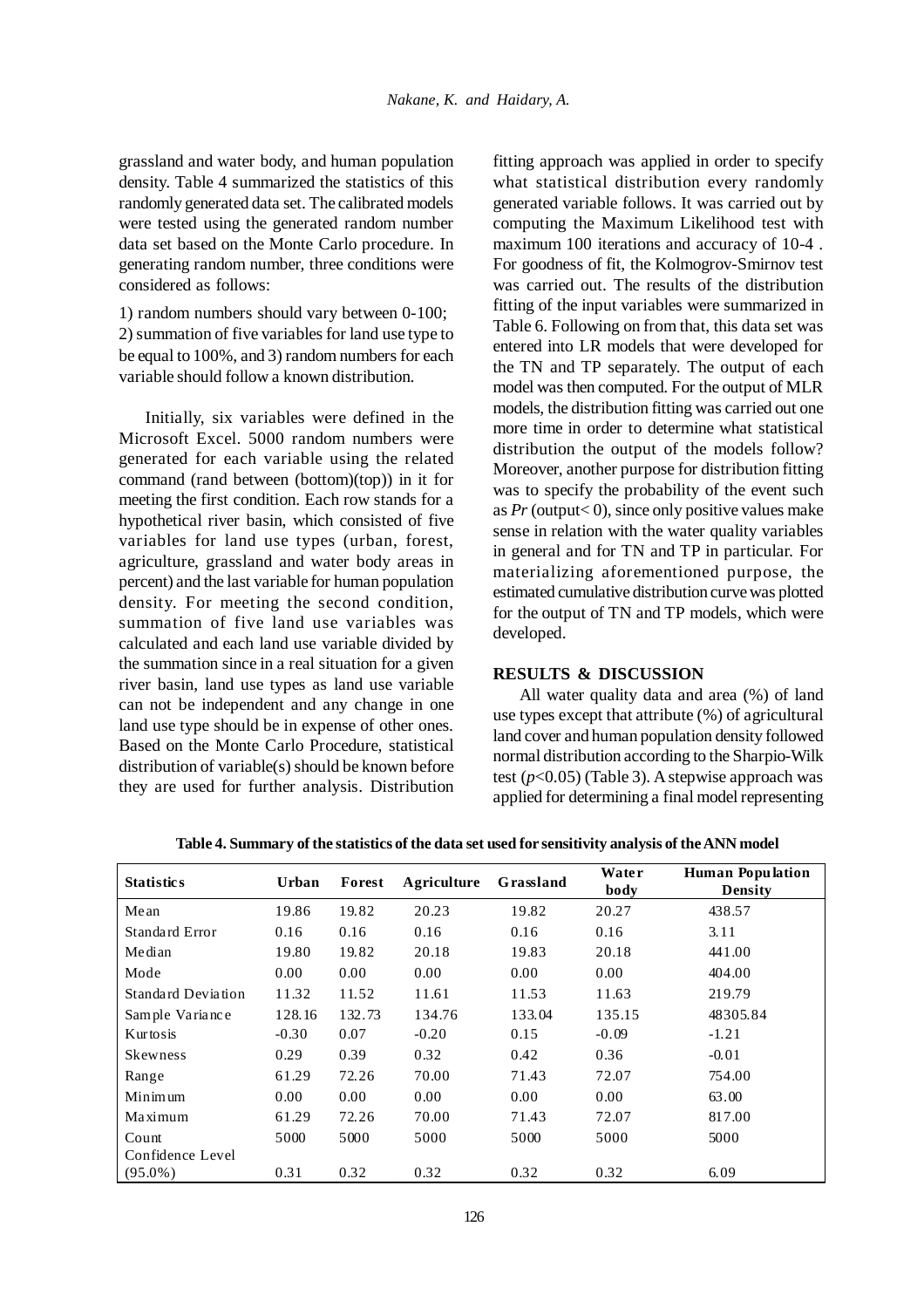| <b>Variable</b> |             |      |       | <b>Statistics</b> |            | <b>Normality test</b> |       |
|-----------------|-------------|------|-------|-------------------|------------|-----------------------|-------|
| Dependent       | Independent | S.E. | $r^2$ | $\boldsymbol{P}$  | <b>VIF</b> | <b>Statistics</b>     | Sig.  |
| <b>TN</b>       |             |      |       |                   |            |                       |       |
| model           |             |      | 0.7   | 0.001             |            | 0.985                 | 0.966 |
|                 | Cons.       |      | 0.111 |                   |            |                       |       |
|                 | P           |      |       |                   | 1.868      |                       |       |
|                 | U           |      | 0.024 |                   | 1.868      |                       |       |
| TP              |             |      |       |                   |            |                       |       |
| model           |             |      | 0.48  | 0.001             |            | 0.911                 | 0.058 |
|                 | Cons.       |      | 0.1   |                   |            |                       |       |
|                 | U           |      | 0.02  |                   | 1.000      |                       |       |

**Table 5. Results of MLR-based TN and TP models0**

the linkage between land cover and stream water quality variables (TN and TP, in this case) at catchment level. For each model, the preliminary fixed variables were *human population density*, compositional attribute (%) of land cover variables (*urban, forest, agriculture, grassland and water bodies*). The results of multiple regression modelling were summarized in Table 5, which are described as follows:

In the TN model (Eq. 1),  $(r^2=0.70, p<0.01)$ , the compositional attribute (%) of *urban area,* out of five land covers and human population density could play a significant role for explaining TN variations in the river water as shown in Eq. 1.

$$
TN = 0.219 + 1.375 * 10^{3}P + 5.151 * 10^{2}U
$$
 (1)

where TN is concentration of total Nitrogen in mg/L in the river, and P stands for human population density (person/km2) in the catchment, and U is urban area (%) in the catchment. Eq. 4 indicates that increasing the proportion of urban area (%) would increase total nitrogen level in the rivers. It is confirmed by the findings of Tong & Chen (2002) on the strong relationship between the total nitrogen levels and residential (urbanized area). The TP model (Eq. 2),  $(r^2=0.47, p<0.01)$ , only compositional attribute (%) of urban area was introduced into the regression model as significant variable. Others were excluded during the stepwise regression modelling process.

$$
TP=1.362*10-2+6.495*10-3U.
$$
 (2)

where TP is concentration of total phosphorus in mg/L in the river, and U is urban area (%) in the catchment. Eq. 2 suggests a positive relationship between the proportion of urban area (%) and concentration of total phosphorus in the rivers. It is confirmed by the findings of Tong & Chen (2002) and Ngoye & Machiwa (2004) who reported strong relationship between TP levels and urban area. The statistics value  $(r^2)$  for the TP regression model is not relatively high. It might be related to effects of other factors, which were not considered in the present study. These factors could be background sources of chemical loads from either catchment geology and soils or catchment hydrology, which plays important role in the transport of pollutants from the catchment surface to the rivers (Jarvie et al, 2003). Intervariable co-linearity of the models was investigated by referring to VIF (Table 5). While a VIF>10 could be considered as severe co-linearity within variables in the models (Neter *et al.,* 1996; Chatterjee *et al.,* 2000), all models have revealed no co-linearity (VIF<2). Normality of residuals of the models were tested using the Anderson-Darling test with a  $p<0.05$  whether they follow a normal distribution. The results of the test were summarized in Table 5. It suggests the residuals of all models were normally distributed at significance level of  $p<0.05$ . For validating of the goodness-of-fit of the statistically significant models, simple linear regression analysis of observed value *versus* the values predicted by the relevant models was carried out. Sensitivity analysis of TN model suggested that stream water TN concentration might be predicted between 0.4 to 3.60 mg/L using the developed model. On the other hands, upper limit, which were specified by sensitivity analysis, might not be responded accurately by the model in real situation. Besides, it seems to be no probability for  $Pr(TN<0)$  since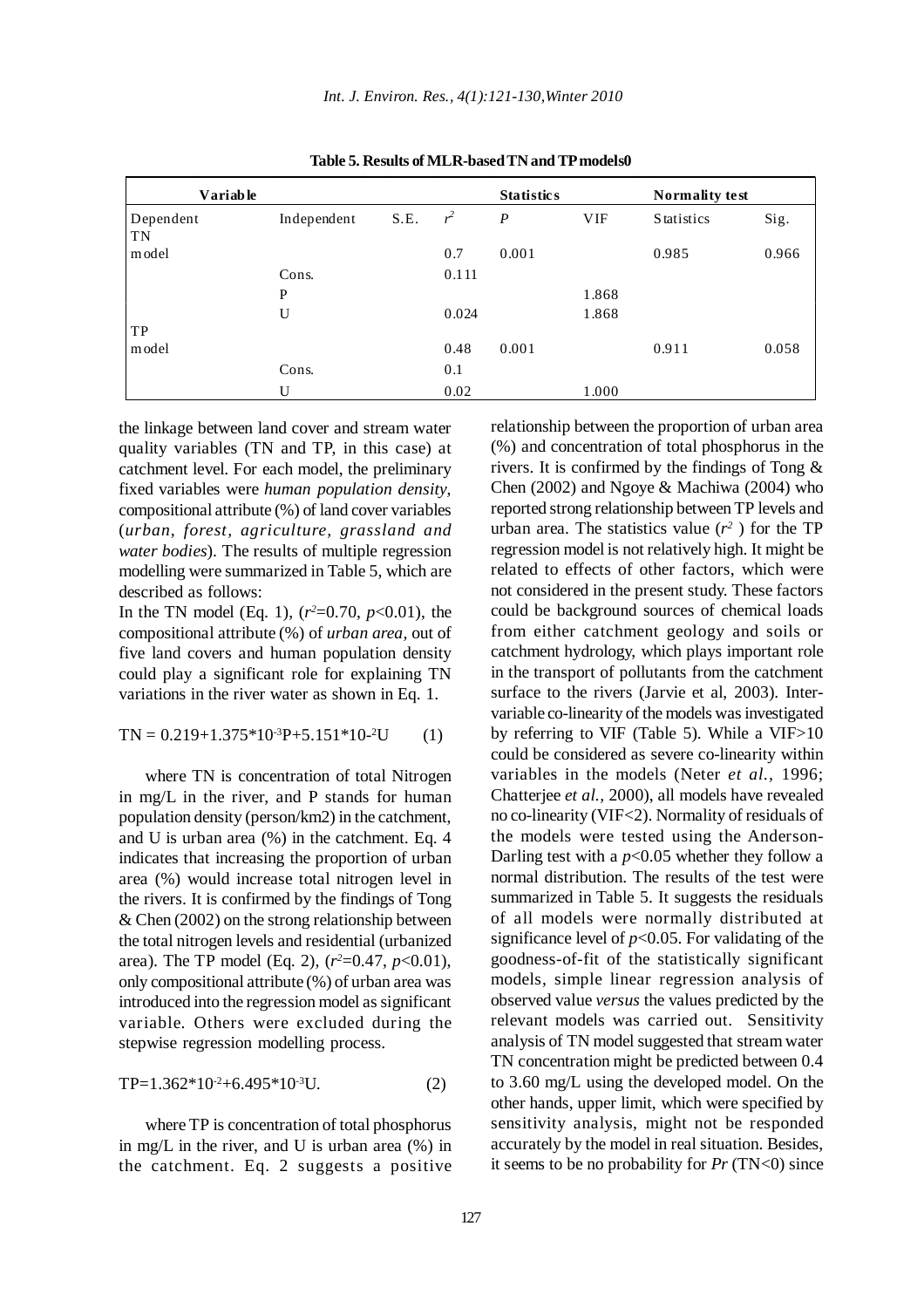|                 |                          | Kolmogorov-Smirnov |                                 |
|-----------------|--------------------------|--------------------|---------------------------------|
| <b>Variable</b> |                          | Test               |                                 |
|                 |                          | <b>Statistics</b>  | <b>Statistical Distribution</b> |
| Input:          |                          |                    |                                 |
|                 | Urban                    | 0.0395             | Normal                          |
|                 | Forest                   | 0.0425             | Normal                          |
|                 | Agriculture              | 0.0405             | Normal                          |
|                 | Grassland                | 0.0426             | Normal                          |
|                 | Water body               | 0.0404             | Normal                          |
|                 | Human Population Density | 0.0510             | General Extreme Value           |
| M.L.R.          |                          |                    |                                 |
| Model           |                          |                    |                                 |
| Output:         |                          |                    |                                 |
|                 | TN                       | 0.0385             | Logistic                        |
|                 | TP                       | 0.0192             | Normal                          |

| Table 6. Results of the distribution fitting of the input variables that were generated for sensitivity analysis |
|------------------------------------------------------------------------------------------------------------------|
| and that of outputs of TN and TP models                                                                          |

 **\* Critical value is 0.0192 for** *p***<0.05**

the cumulative distribution curve achieved a turning point at 0.4 mg/L. It might be mentioned that the TN model would not be able to predict the targeted water quality variable in a level more than 3.6 mg/L since the cumulative distribution curve have reached a turning point at this concentration and a steady state was revealed afterward. Concerning the TP regression model, the sensitivity analysis revealed that the model might be able to predict the stream water TP concentration within a range of 0.04 to 0.4 mg/L. This model could not be used for prediction of the TP concentration beyond the upper and lower limits. Moreover, no probability for occurring the *Pr* (TP<0) was observed for the output of the TP model. To know the probability for  $Pr(x<0)$ , which x stands for any water quality variable, would be very important since the generation of negative values by water quality predictive model would not make any sense.

#### **CONCLUSION**

Application of the sensitivity analysis, which used the randomly generated data, could provide reliable information with us for judging on the prediction abilities of the developed models stochastically. On the other hands, using the sensitivity analysis, which was based on the Monte Carlo Method could dealt with the issue of lack of access to the sufficient database in numbers. The results of this study indicated that the Monte Carlo

method-based sensitivity analysis would be helpful for determination of the upper and lower limits of the prediction abilities of the models, which are developed, in case of facing with insufficient database in number. It might be noted that the prediction of the behaviour of the TN and TP regression models, which were conducted in present study, would be valid provided that input data that will use for the prediction of stream water TN and TP concentrations to be the range shown in Table 4. It will be obvious that the behaviour of the model will be in expose of uncertainty if the input data to be out of the range. Results of this study indicated that the sensitivity analysis might be considered as one of inevitable steps in model development. Its importance should not be underestimated once any effort is taking into action for investigating the linkage between land cover and stream water quality. Information, which is provided with us by the sensitivity analysis about output space of the model that was developed would be more reliable than those which is brought up by judging from initial conditions based on which the model was built.

### **ACKNOWLEDGEMENTS**

The authors would like to express their special thanks to Dr. John Elwyn from Cardiff University (England) for their help and advice in order to carrying out Monte Carlo Analysis as a part of for this study.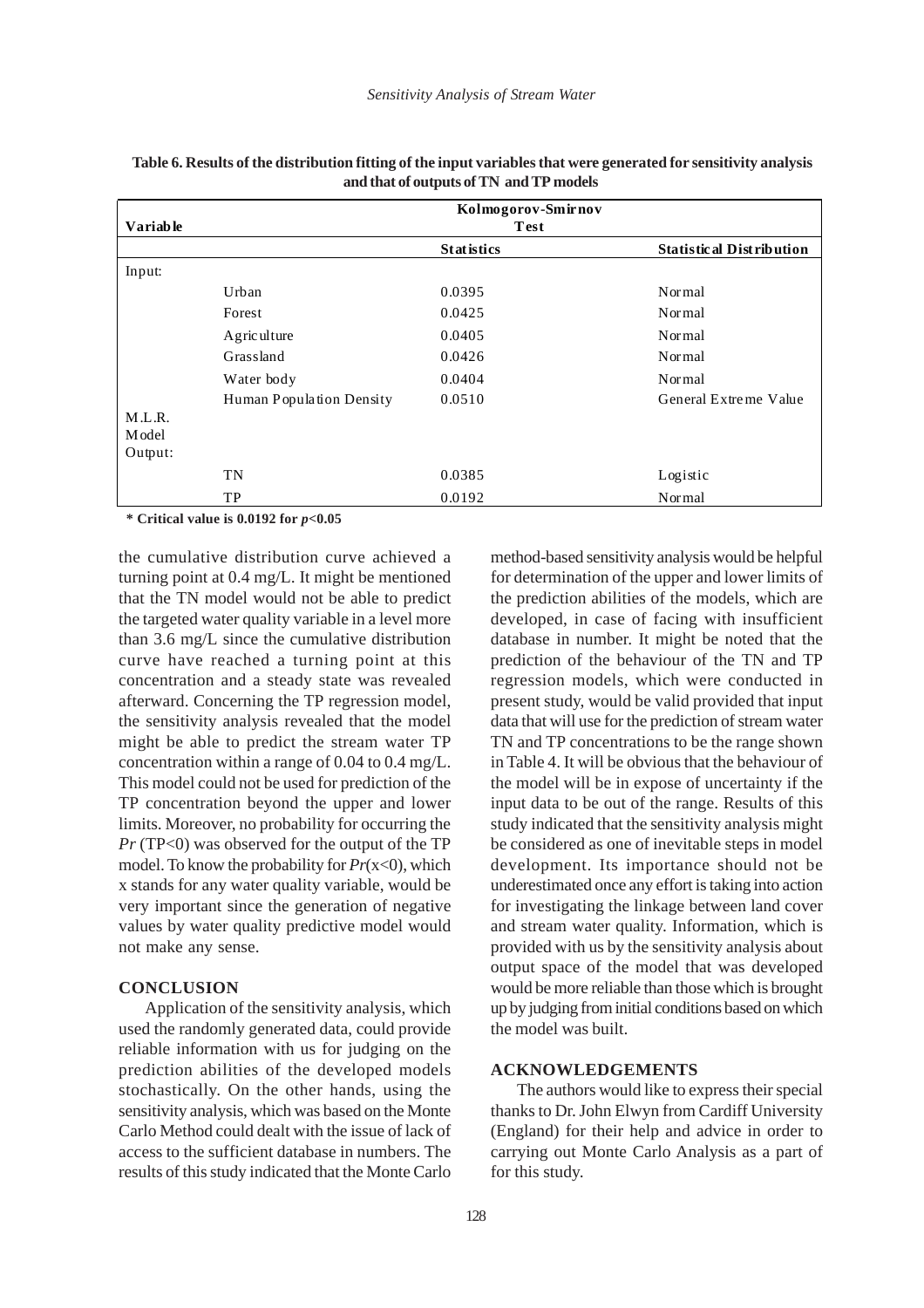#### **REFERENCES**

Ahearn, D. S., Sheibley, R. W., Dahlgren, R. A., Anderson, M., Johnson J. and Tate K.W. (2005). Land use and land cover influence on water quality in the last free-flowing river.

draining the western Sierra Nevada, California. Journal of Hydrology, **313,** 234-247.

Allan, J. D., Erickson, D. L. and Fay, J. (1997).The influence of catchment land use on stream integrity across multiple spatial scales. Freshwater Biology, **37 (1)**, 149-161.

Arheimer, B. and Liden, R. (2000).Nitrogen and phosphorus concentrations for agricultural catchments; influence of spatial and temporal variables. Journal of Hydrology, **227 (1-4)**, 140-159.

Basnyat, P., Teeter, L. D., Flynn, K. M. and Lockaby, B. G. (1999). Relationships between landscape characteristics and nonpoint source pollution inputs to coastal estuaries.Environ. Manage., **23 (4)**, 539-549.

Bolstad, P. V. and Swank, W. T. (1997).Cumulative impacts of landuse on water quality in a southern Appalachian watershed. Journal of the American Water Resources Association., **33 (3)**, 519-533.

Bormann, F. H., Likens, G. E. and Eaton, J. S. (1969).Biotic Regulation of Particulate and Solution Losses from a Forest Ecosystem. BioScience., **19**, 600- 611.

Burton, T. M., Turner, R. R. and Harriss R. C. (1977a). .Nutrient export from three north Florida catchments in contrasting land use. Catchment Research in Eastern North America, 1 (ed. D.L. Correll), 323-342. Cheasapeake Bay Center for Environmental Studies, Smithsonian Institution, Edgewater.

Burton, T. M., Turner, R. R. and Harriss R.C. (1977b.) Suspended and dissolved solids exports from three north Florida catchments in contrasting land use. Catchment Research in Eastern North America, Vol.1(ed. D.L. Correll), pp.471-488. Cheasapeake Bay Center for Environmental Studies, Smithsonian Institution, Edgewater.

Chatterjee, S., Hadi, A. S. and Price, B. (2000).The Use of Regression Analysis by Example, John Wiley and Sons, New York, USA.

Correll, D. L., Friebele, E. D. and Miklas, J. (1977). Nutrients in land runoff from Rhode river catchments in 1975 and 1976. Nonpoint Source Studies on Cheasapeake bay, Vol. II (ed. D.L. Correll). Publ. No.55. Cheasapeake Bay Center for Environmental Studies, Smithsonian Institution, Edgewater.

ESRI (Environmental Systems Research Institute). (1999) ArcView GIS Software, Redlands, California, USA.

Harrel, R. C. and Dorris, T. C. (1968). Stream order, morphometry, physico-chemical conditions, and community structure of benthic macroinvertebrates in an intermittent stream system. American Naturalist, **80**, 221-251.

Hill, A. R. (1981). Stream phosphorus exports from watersheds with contrasting land uses in southern Ontario. Water Resources Bulletin, **17 (4)**, 627-634.

Hynes, H. B. N. (1960). The Biology of Polluted Waters. Liverpool University Press, Liverpool.

Integrated Land and Water Information System (ILWIS) (2004).The Remote Sensing and GIS Software. ITC, the Netherlands.

Japanese Standard Association (1998). Testing methods for industrial wastewater: K0102, Tokyo, Japan.

Jones,, K. B., Neale A. C., Nash, M. S., Van Remortel, R. D., Wickham, J. D., Riitters, K.H. and O'Neill, R. V. (2001). Predicting nutrient and sediment loadings to streams from landscape metrics: A multiple watershed study from the United States Mid-Atlantic Region. Landscape Ecology, **16**, 301-312.

Johnson, L. B., Richards, C., Host, G. E. and Arthur, J. W. (1997). Landscape influences on water chemistry in Midwestern stream ecosystems. Freshwater Biology, **37 (1)**, 193-208.

Kuehne, R.A. (1962). A classification of streams, illustrated by fish distribution in an eastern Kentucky creek. Ecology, **43**, 608-614.

Kuehne, R. A. (1966). Depauperate fish faunas in sinking creaks near Mammoth Cave, Kentucky. Capeia, 306-311.

Likens, G. E., Bormann, F. H., Johnson, N. M., Fisher, D. W. and Pierce R. S. (1970).Effects of forest cutting and herbicides treatment on nutrient budgets in the Hubbard Brook Catchment ecosystem. Ecological Monographs, **40**, 87-91.

Lee, M. D. and Bastemeijer, T. F. (1991). Drinking water resource protection: s review of environmental factors affecting community water supply, Occasional Paper 15, IRC International Water Sanitation Center, The Hague, Holland, 5-34.

Lek, S., Delacoste, M., Baran, P., Dimopoulos, I., Lauga, J. and Aulagnier, S. (1996). Application of neural networks to modelling nonlinear relationships in ecology. Ecological Modelling, **90**, 39-52.